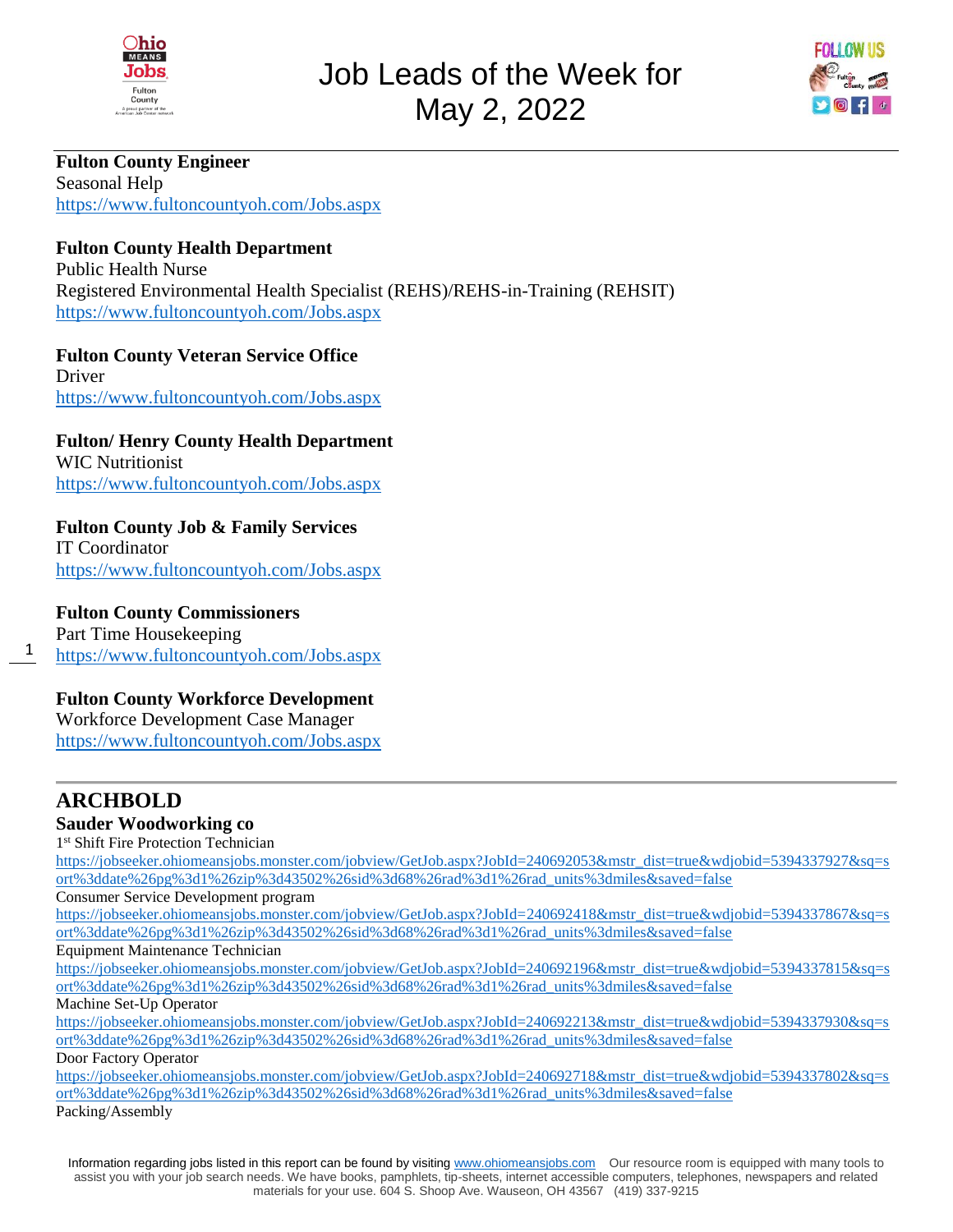



[https://jobseeker.ohiomeansjobs.monster.com/jobview/GetJob.aspx?JobId=240692206&mstr\\_dist=true&wdjobid=5394337811&sq=s](https://jobseeker.ohiomeansjobs.monster.com/jobview/GetJob.aspx?JobId=240692206&mstr_dist=true&wdjobid=5394337811&sq=sort%3ddate%26pg%3d1%26zip%3d43502%26sid%3d68%26rad%3d1%26rad_units%3dmiles&saved=false) [ort%3ddate%26pg%3d1%26zip%3d43502%26sid%3d68%26rad%3d1%26rad\\_units%3dmiles&saved=false](https://jobseeker.ohiomeansjobs.monster.com/jobview/GetJob.aspx?JobId=240692206&mstr_dist=true&wdjobid=5394337811&sq=sort%3ddate%26pg%3d1%26zip%3d43502%26sid%3d68%26rad%3d1%26rad_units%3dmiles&saved=false)

#### Retail Store and Warehouse Associate

[https://jobseeker.ohiomeansjobs.monster.com/jobview/GetJob.aspx?JobId=240692471&mstr\\_dist=true&wdjobid=5394337799&sq=s](https://jobseeker.ohiomeansjobs.monster.com/jobview/GetJob.aspx?JobId=240692471&mstr_dist=true&wdjobid=5394337799&sq=sort%3ddate%26pg%3d1%26zip%3d43502%26sid%3d68%26rad%3d1%26rad_units%3dmiles&saved=false) [ort%3ddate%26pg%3d1%26zip%3d43502%26sid%3d68%26rad%3d1%26rad\\_units%3dmiles&saved=false](https://jobseeker.ohiomeansjobs.monster.com/jobview/GetJob.aspx?JobId=240692471&mstr_dist=true&wdjobid=5394337799&sq=sort%3ddate%26pg%3d1%26zip%3d43502%26sid%3d68%26rad%3d1%26rad_units%3dmiles&saved=false)

#### 1 st Shift Endcap Operator

[https://jobseeker.ohiomeansjobs.monster.com/jobview/GetJob.aspx?JobId=240691770&mstr\\_dist=true&wdjobid=5394337785&sq=s](https://jobseeker.ohiomeansjobs.monster.com/jobview/GetJob.aspx?JobId=240691770&mstr_dist=true&wdjobid=5394337785&sq=sort%3ddate%26pg%3d1%26zip%3d43502%26sid%3d68%26rad%3d1%26rad_units%3dmiles&saved=false) [ort%3ddate%26pg%3d1%26zip%3d43502%26sid%3d68%26rad%3d1%26rad\\_units%3dmiles&saved=false](https://jobseeker.ohiomeansjobs.monster.com/jobview/GetJob.aspx?JobId=240691770&mstr_dist=true&wdjobid=5394337785&sq=sort%3ddate%26pg%3d1%26zip%3d43502%26sid%3d68%26rad%3d1%26rad_units%3dmiles&saved=false)

#### 3<sup>rd</sup> shift hardware Operator

[https://jobseeker.ohiomeansjobs.monster.com/jobview/GetJob.aspx?JobId=240692377&mstr\\_dist=true&wdjobid=5394337787&sq=s](https://jobseeker.ohiomeansjobs.monster.com/jobview/GetJob.aspx?JobId=240692377&mstr_dist=true&wdjobid=5394337787&sq=sort%3ddate%26pg%3d1%26zip%3d43502%26sid%3d68%26rad%3d1%26rad_units%3dmiles&saved=false) [ort%3ddate%26pg%3d1%26zip%3d43502%26sid%3d68%26rad%3d1%26rad\\_units%3dmiles&saved=false](https://jobseeker.ohiomeansjobs.monster.com/jobview/GetJob.aspx?JobId=240692377&mstr_dist=true&wdjobid=5394337787&sq=sort%3ddate%26pg%3d1%26zip%3d43502%26sid%3d68%26rad%3d1%26rad_units%3dmiles&saved=false)

#### Maintenance Apprentice Tech

[https://jobseeker.ohiomeansjobs.monster.com/jobview/GetJob.aspx?JobId=240692704&mstr\\_dist=true&wdjobid=5394337767&sq=s](https://jobseeker.ohiomeansjobs.monster.com/jobview/GetJob.aspx?JobId=240692704&mstr_dist=true&wdjobid=5394337767&sq=sort%3ddate%26pg%3d1%26zip%3d43502%26sid%3d68%26rad%3d1%26rad_units%3dmiles&saved=false) [ort%3ddate%26pg%3d1%26zip%3d43502%26sid%3d68%26rad%3d1%26rad\\_units%3dmiles&saved=false](https://jobseeker.ohiomeansjobs.monster.com/jobview/GetJob.aspx?JobId=240692704&mstr_dist=true&wdjobid=5394337767&sq=sort%3ddate%26pg%3d1%26zip%3d43502%26sid%3d68%26rad%3d1%26rad_units%3dmiles&saved=false)

#### 3 rd shift machinist/fabricator

[https://jobseeker.ohiomeansjobs.monster.com/jobview/GetJob.aspx?JobId=240691985&mstr\\_dist=true&wdjobid=5394337798&sq=s](https://jobseeker.ohiomeansjobs.monster.com/jobview/GetJob.aspx?JobId=240691985&mstr_dist=true&wdjobid=5394337798&sq=sort%3ddate%26pg%3d2%26zip%3d43502%26sid%3d68%26rad%3d1%26rad_units%3dmiles&saved=false) [ort%3ddate%26pg%3d2%26zip%3d43502%26sid%3d68%26rad%3d1%26rad\\_units%3dmiles&saved=false](https://jobseeker.ohiomeansjobs.monster.com/jobview/GetJob.aspx?JobId=240691985&mstr_dist=true&wdjobid=5394337798&sq=sort%3ddate%26pg%3d2%26zip%3d43502%26sid%3d68%26rad%3d1%26rad_units%3dmiles&saved=false)

#### Summer Associate

[https://jobseeker.ohiomeansjobs.monster.com/jobview/GetJob.aspx?JobId=240691176&mstr\\_dist=true&wdjobid=5394305274&sq=s](https://jobseeker.ohiomeansjobs.monster.com/jobview/GetJob.aspx?JobId=240691176&mstr_dist=true&wdjobid=5394305274&sq=sort%3ddate%26pg%3d2%26zip%3d43502%26sid%3d68%26rad%3d1%26rad_units%3dmiles&saved=false) [ort%3ddate%26pg%3d2%26zip%3d43502%26sid%3d68%26rad%3d1%26rad\\_units%3dmiles&saved=false](https://jobseeker.ohiomeansjobs.monster.com/jobview/GetJob.aspx?JobId=240691176&mstr_dist=true&wdjobid=5394305274&sq=sort%3ddate%26pg%3d2%26zip%3d43502%26sid%3d68%26rad%3d1%26rad_units%3dmiles&saved=false)

2<sup>nd</sup> Shift Forklift operator

[https://jobseeker.ohiomeansjobs.monster.com/jobview/GetJob.aspx?JobId=240691366&mstr\\_dist=true&wdjobid=5394305246&sq=s](https://jobseeker.ohiomeansjobs.monster.com/jobview/GetJob.aspx?JobId=240691366&mstr_dist=true&wdjobid=5394305246&sq=sort%3ddate%26pg%3d2%26zip%3d43502%26sid%3d68%26rad%3d1%26rad_units%3dmiles&saved=false) [ort%3ddate%26pg%3d2%26zip%3d43502%26sid%3d68%26rad%3d1%26rad\\_units%3dmiles&saved=false](https://jobseeker.ohiomeansjobs.monster.com/jobview/GetJob.aspx?JobId=240691366&mstr_dist=true&wdjobid=5394305246&sq=sort%3ddate%26pg%3d2%26zip%3d43502%26sid%3d68%26rad%3d1%26rad_units%3dmiles&saved=false)

Lamination Operator

[https://jobseeker.ohiomeansjobs.monster.com/jobview/GetJob.aspx?JobId=240691747&mstr\\_dist=true&wdjobid=5394305267&sq=s](https://jobseeker.ohiomeansjobs.monster.com/jobview/GetJob.aspx?JobId=240691747&mstr_dist=true&wdjobid=5394305267&sq=sort%3ddate%26pg%3d2%26zip%3d43502%26sid%3d68%26rad%3d1%26rad_units%3dmiles&saved=false) [ort%3ddate%26pg%3d2%26zip%3d43502%26sid%3d68%26rad%3d1%26rad\\_units%3dmiles&saved=false](https://jobseeker.ohiomeansjobs.monster.com/jobview/GetJob.aspx?JobId=240691747&mstr_dist=true&wdjobid=5394305267&sq=sort%3ddate%26pg%3d2%26zip%3d43502%26sid%3d68%26rad%3d1%26rad_units%3dmiles&saved=false)

#### 2 **Northwest State Community College**

Business Facility (Management & Economics)

[https://jobseeker.ohiomeansjobs.monster.com/jobview/GetJob.aspx?JobId=240691747&mstr\\_dist=true&wdjobid=5394305267&sq=s](https://jobseeker.ohiomeansjobs.monster.com/jobview/GetJob.aspx?JobId=240691747&mstr_dist=true&wdjobid=5394305267&sq=sort%3ddate%26pg%3d2%26zip%3d43502%26sid%3d68%26rad%3d1%26rad_units%3dmiles&saved=false) [ort%3ddate%26pg%3d2%26zip%3d43502%26sid%3d68%26rad%3d1%26rad\\_units%3dmiles&saved=false](https://jobseeker.ohiomeansjobs.monster.com/jobview/GetJob.aspx?JobId=240691747&mstr_dist=true&wdjobid=5394305267&sq=sort%3ddate%26pg%3d2%26zip%3d43502%26sid%3d68%26rad%3d1%26rad_units%3dmiles&saved=false)

Natural Sciences Faculty (Chemistry)

[https://jobseeker.ohiomeansjobs.monster.com/jobview/GetJob.aspx?JobId=238824444&wdjobid=5368437167&sq=sort%3ddate%26p](https://jobseeker.ohiomeansjobs.monster.com/jobview/GetJob.aspx?JobId=238824444&wdjobid=5368437167&sq=sort%3ddate%26pg%3d2%26zip%3d43502%26sid%3d68%26rad%3d1%26rad_units%3dmiles&saved=false) [g%3d2%26zip%3d43502%26sid%3d68%26rad%3d1%26rad\\_units%3dmiles&saved=false](https://jobseeker.ohiomeansjobs.monster.com/jobview/GetJob.aspx?JobId=238824444&wdjobid=5368437167&sq=sort%3ddate%26pg%3d2%26zip%3d43502%26sid%3d68%26rad%3d1%26rad_units%3dmiles&saved=false)

#### **Easy Living**

#### Direct Support Professional

[https://jobseeker.ohiomeansjobs.monster.com/jobview/GetJob.aspx?JobId=240497602&mstr\\_dist=true&wdjobid=5389814252&sq=s](https://jobseeker.ohiomeansjobs.monster.com/jobview/GetJob.aspx?JobId=240497602&mstr_dist=true&wdjobid=5389814252&sq=sort%3ddate%26pg%3d2%26zip%3d43502%26sid%3d68%26rad%3d1%26rad_units%3dmiles&saved=false) [ort%3ddate%26pg%3d2%26zip%3d43502%26sid%3d68%26rad%3d1%26rad\\_units%3dmiles&saved=false](https://jobseeker.ohiomeansjobs.monster.com/jobview/GetJob.aspx?JobId=240497602&mstr_dist=true&wdjobid=5389814252&sq=sort%3ddate%26pg%3d2%26zip%3d43502%26sid%3d68%26rad%3d1%26rad_units%3dmiles&saved=false)

#### **Conagra Brand**

Electrician

<https://www.careersinfood.com/electrician-2nd-or-3rd-job-1364314.htm>

Lift Truck Supply

[https://conagrabrands.wd1.myworkdayjobs.com/en-US/Careers\\_US/job/Archbold-Ohio/Lift-Truck-Supply\\_Req-016799-1](https://conagrabrands.wd1.myworkdayjobs.com/en-US/Careers_US/job/Archbold-Ohio/Lift-Truck-Supply_Req-016799-1)

#### **Miller Brothers**

Payroll Clerk

[https://jobseeker.ohiomeansjobs.monster.com/jobview/GetJob.aspx?JobId=240346743&mstr\\_dist=true&wdjobid=5386601212&sq=s](https://jobseeker.ohiomeansjobs.monster.com/jobview/GetJob.aspx?JobId=240346743&mstr_dist=true&wdjobid=5386601212&sq=sort%3ddate%26pg%3d3%26zip%3d43502%26sid%3d68%26rad%3d1%26rad_units%3dmiles&saved=false) [ort%3ddate%26pg%3d3%26zip%3d43502%26sid%3d68%26rad%3d1%26rad\\_units%3dmiles&saved=false](https://jobseeker.ohiomeansjobs.monster.com/jobview/GetJob.aspx?JobId=240346743&mstr_dist=true&wdjobid=5386601212&sq=sort%3ddate%26pg%3d3%26zip%3d43502%26sid%3d68%26rad%3d1%26rad_units%3dmiles&saved=false)

#### **Parkview Health**

PPG office LPN <https://www.careerbuilder.com/job/J3P2BL6V4695H6GNK53>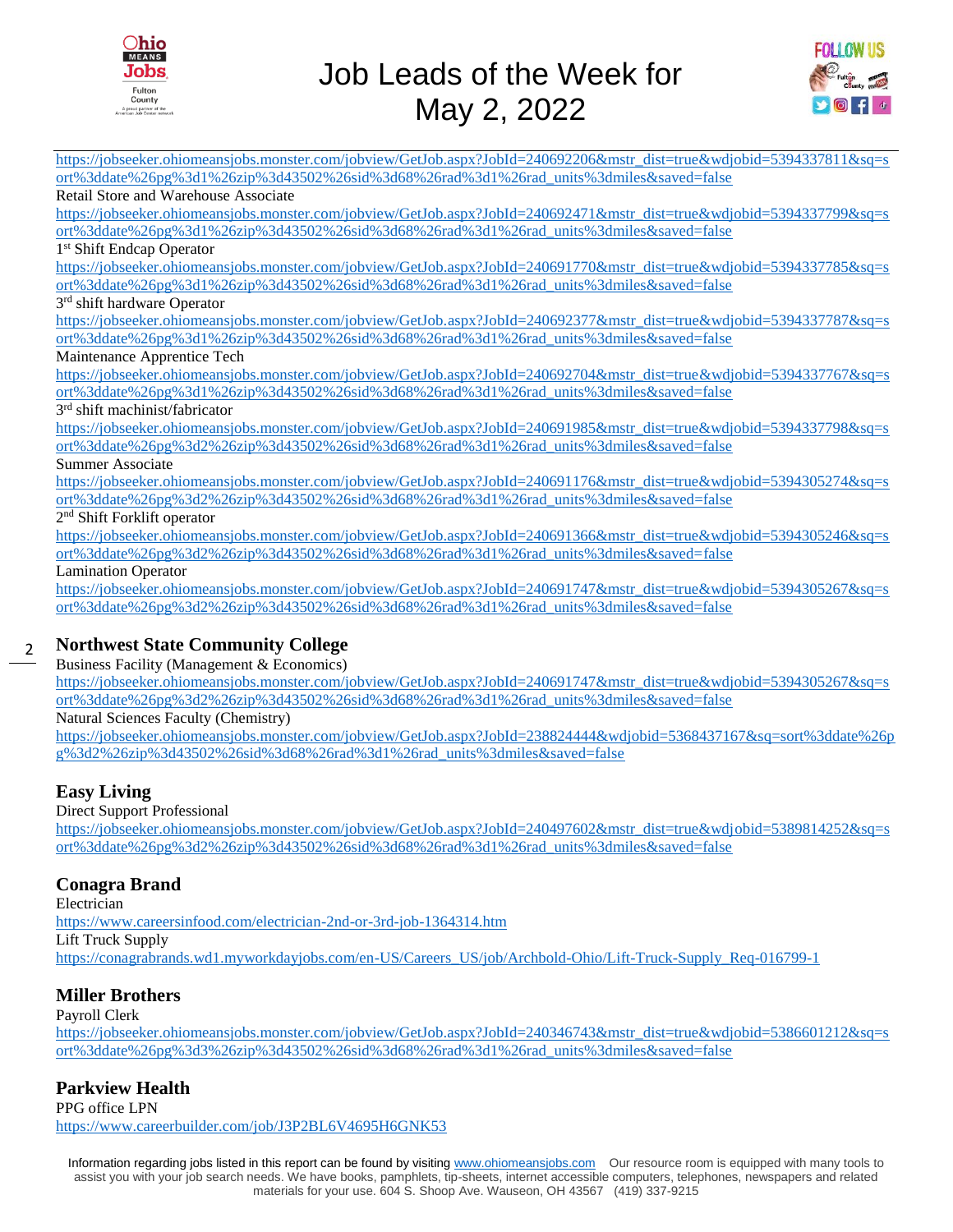

Job Leads of the Week for May 2, 2022



# **DELTA**

**Dollar General**  Store Clerk <https://retail-dollargeneral.icims.com/jobs/249261/store-clerk-temporary-in-delta%2c-oh-s00185/job?hub=12>

# **Pike Delta York School**

Intervention Specialist <https://www.schoolspring.com/job.cfm?jid=3849328>

#### **NAPA Warehouse Associate Loader**

<https://jobs.genpt.com/job/delta/napa-warehouse-associate-loader/39539/25290606576>

#### **BlueScope Recycling**

Scrap Yard Associate <https://jobs.smartrecruiters.com/BlueScopeBuildingsNorthAmerica/743999818268761-scrap-yard-associate-bluescope-recycling>

### **Worthington Industries Inc.**

Material Handler [https://jobseeker.ohiomeansjobs.monster.com/jobview/GetJob.aspx?JobId=239578560&mstr\\_dist=true&wdjobid=5368456693&sq=s](https://jobseeker.ohiomeansjobs.monster.com/jobview/GetJob.aspx?JobId=239578560&mstr_dist=true&wdjobid=5368456693&sq=sort%3ddate%26pg%3d4%26zip%3d43515%26sid%3d68%26rad%3d1%26rad_units%3dmiles&saved=false) [ort%3ddate%26pg%3d4%26zip%3d43515%26sid%3d68%26rad%3d1%26rad\\_units%3dmiles&saved=false](https://jobseeker.ohiomeansjobs.monster.com/jobview/GetJob.aspx?JobId=239578560&mstr_dist=true&wdjobid=5368456693&sq=sort%3ddate%26pg%3d4%26zip%3d43515%26sid%3d68%26rad%3d1%26rad_units%3dmiles&saved=false)

# **FAYETTE**

#### **Eagle Machining LLC**

Production Operator

[https://jobseeker.ohiomeansjobs.monster.com/jobview/GetJob.aspx?JobId=238872500&mstr\\_dist=true&wdjobid=5368446039&sq=s](https://jobseeker.ohiomeansjobs.monster.com/jobview/GetJob.aspx?JobId=238872500&mstr_dist=true&wdjobid=5368446039&sq=sort%3ddate%26pg%3d1%26zip%3d43521%26sid%3d68%26rad%3d1%26rad_units%3dmiles&saved=false) [ort%3ddate%26pg%3d1%26zip%3d43521%26sid%3d68%26rad%3d1%26rad\\_units%3dmiles&saved=false](https://jobseeker.ohiomeansjobs.monster.com/jobview/GetJob.aspx?JobId=238872500&mstr_dist=true&wdjobid=5368446039&sq=sort%3ddate%26pg%3d1%26zip%3d43521%26sid%3d68%26rad%3d1%26rad_units%3dmiles&saved=false)

### **Dollar General**

3

Lead Sales Associate <https://retail-dollargeneral.icims.com/jobs/112641/lead-sales-associate-ft-in-fayette%2c-oh-s12245/job?hub=12>

### **Recovery Services of Northwest Ohio**

Behavioral Health Technician [https://jobseeker.ohiomeansjobs.monster.com/jobview/GetJob.aspx?JobId=239989748&mstr\\_dist=true&wdjobid=5377508513&sq=s](https://jobseeker.ohiomeansjobs.monster.com/jobview/GetJob.aspx?JobId=239989748&mstr_dist=true&wdjobid=5377508513&sq=sort%3ddate%26pg%3d1%26zip%3d43521%26sid%3d68%26rad%3d1%26rad_units%3dmiles&saved=false) [ort%3ddate%26pg%3d1%26zip%3d43521%26sid%3d68%26rad%3d1%26rad\\_units%3dmiles&saved=false](https://jobseeker.ohiomeansjobs.monster.com/jobview/GetJob.aspx?JobId=239989748&mstr_dist=true&wdjobid=5377508513&sq=sort%3ddate%26pg%3d1%26zip%3d43521%26sid%3d68%26rad%3d1%26rad_units%3dmiles&saved=false)

# **METAMORA**

**Parker Hannifin Corp** Maintenance Technician <https://parkercareers.ttcportals.com/jobs/8621957-maintenance-technician> Accountant <https://parkercareers.ttcportals.com/jobs/8957504-accountant>

#### **Evergreen Local Schools**

Middle School Principal [https://jobseeker.ohiomeansjobs.monster.com/jobview/GetJob.aspx?JobId=240041556&mstr\\_dist=true&wdjobid=5379280133&sq=s](https://jobseeker.ohiomeansjobs.monster.com/jobview/GetJob.aspx?JobId=240041556&mstr_dist=true&wdjobid=5379280133&sq=sort%3ddate%26pg%3d1%26cnme%3dMetamora%26sid%3d68%26rad%3d1%26rad_units%3dmiles&saved=false) [ort%3ddate%26pg%3d1%26cnme%3dMetamora%26sid%3d68%26rad%3d1%26rad\\_units%3dmiles&saved=false](https://jobseeker.ohiomeansjobs.monster.com/jobview/GetJob.aspx?JobId=240041556&mstr_dist=true&wdjobid=5379280133&sq=sort%3ddate%26pg%3d1%26cnme%3dMetamora%26sid%3d68%26rad%3d1%26rad_units%3dmiles&saved=false)

### **The Andersons**

Grain Operations Worker [https://andersonsinc.wd1.myworkdayjobs.com/en-US/TheAndersonsCareers/job/Metamora-OH/Grain-Operations-Worker\\_R8260](https://andersonsinc.wd1.myworkdayjobs.com/en-US/TheAndersonsCareers/job/Metamora-OH/Grain-Operations-Worker_R8260)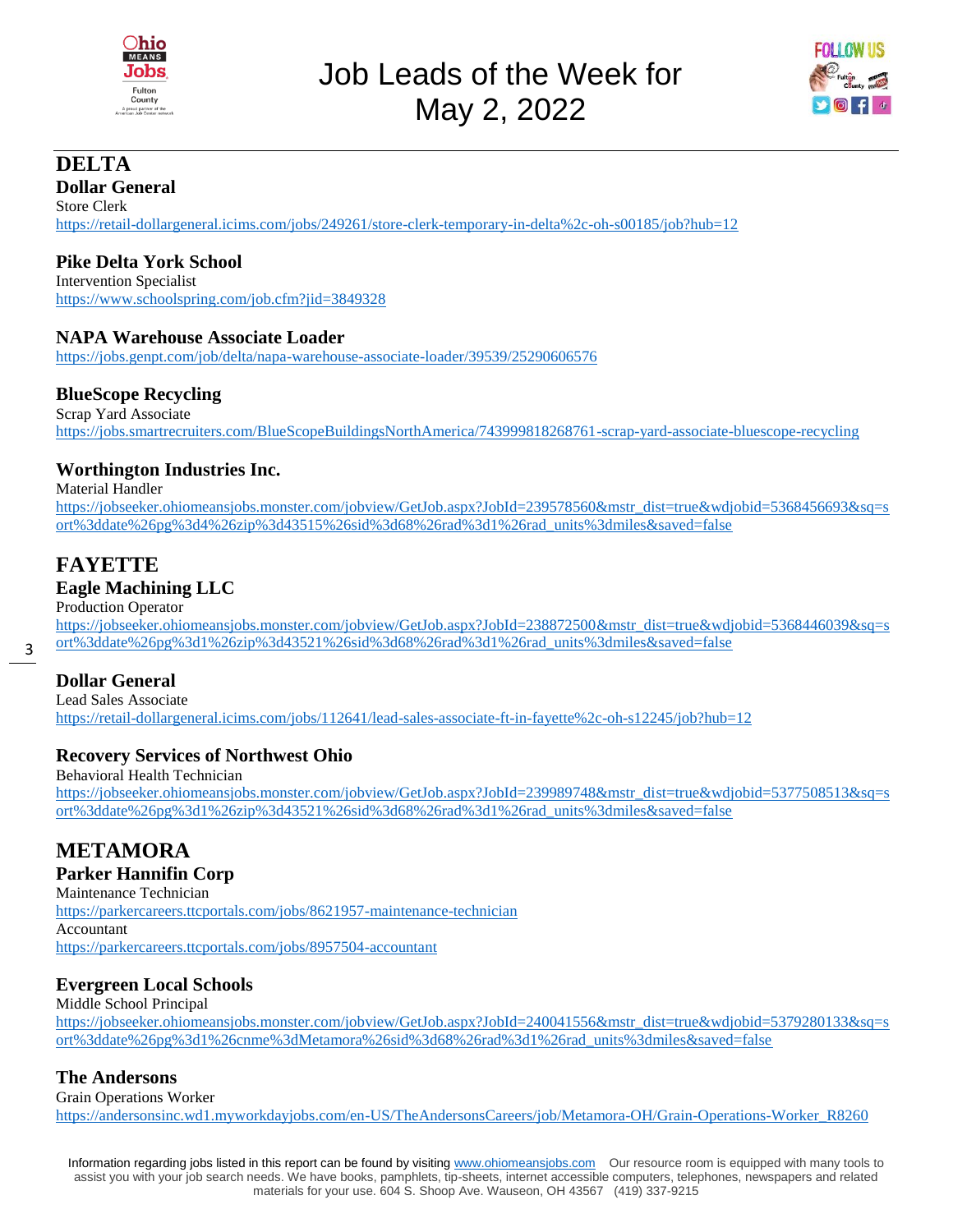



# **PETTISVILLE**

#### **Pettisville Local Schools**

K-3 Intervention Specialist <https://www.schoolspring.com/job.cfm?jid=3851601> 6<sup>th</sup> Grade Mathematics Teacher <https://www.schoolspring.com/job.cfm?jid=3851597> Janitor <https://www.schoolspring.com/job.cfm?jid=3816444>

# **SWANTON**

#### **Village of Swanton**

#### Fire Lieutenant

[https://jobseeker.ohiomeansjobs.monster.com/jobview/GetJob.aspx?JobId=238718043&wdjobid=5368443698&sq=sort%3ddate%26p](https://jobseeker.ohiomeansjobs.monster.com/jobview/GetJob.aspx?JobId=238718043&wdjobid=5368443698&sq=sort%3ddate%26pg%3d5%26zip%3d43558%26sid%3d68%26rad%3d1%26rad_units%3dmiles&saved=false) [g%3d5%26zip%3d43558%26sid%3d68%26rad%3d1%26rad\\_units%3dmiles&saved=false](https://jobseeker.ohiomeansjobs.monster.com/jobview/GetJob.aspx?JobId=238718043&wdjobid=5368443698&sq=sort%3ddate%26pg%3d5%26zip%3d43558%26sid%3d68%26rad%3d1%26rad_units%3dmiles&saved=false)

#### **Fifth Third Bank**

Personal Banker

[https://fifththird.wd5.myworkdayjobs.com/en-US/53careers/job/Perrysburg-OH/Personal-Banker-Associate-I\\_R30737-1](https://fifththird.wd5.myworkdayjobs.com/en-US/53careers/job/Perrysburg-OH/Personal-Banker-Associate-I_R30737-1)

#### **Embassy of Swanton**

Admissions & Marketing Director

[https://www.monster.com/job-openings/admissions-marketing-director-swanton-oh--0506b7dd-b659-405f-8dca-](https://www.monster.com/job-openings/admissions-marketing-director-swanton-oh--0506b7dd-b659-405f-8dca-8aebd05fbda0?sid=4accb271-e46b-4d0e-8824-ed67f24fa132&jvo=p.go.sc.159&_ga=2.213044884.1249150571.1651465650-578631786.1651465650&hidesmr=1)[8aebd05fbda0?sid=4accb271-e46b-4d0e-8824-ed67f24fa132&jvo=p.go.sc.159&\\_ga=2.213044884.1249150571.1651465650-](https://www.monster.com/job-openings/admissions-marketing-director-swanton-oh--0506b7dd-b659-405f-8dca-8aebd05fbda0?sid=4accb271-e46b-4d0e-8824-ed67f24fa132&jvo=p.go.sc.159&_ga=2.213044884.1249150571.1651465650-578631786.1651465650&hidesmr=1) [578631786.1651465650&hidesmr=1](https://www.monster.com/job-openings/admissions-marketing-director-swanton-oh--0506b7dd-b659-405f-8dca-8aebd05fbda0?sid=4accb271-e46b-4d0e-8824-ed67f24fa132&jvo=p.go.sc.159&_ga=2.213044884.1249150571.1651465650-578631786.1651465650&hidesmr=1)

Dietary Aide

4 [https://www.monster.com/job-openings/dietary-aide-swanton-oh--bb93b711-cd04-4f20-9155-9b4362993a27?sid=ca2d3889-ddc8-](https://www.monster.com/job-openings/dietary-aide-swanton-oh--bb93b711-cd04-4f20-9155-9b4362993a27?sid=ca2d3889-ddc8-4f95-8d6e-c18c43f1fe6e&jvo=p.go.sc.278&_ga=2.211207568.422097657.1651106470-2130085376.1651106470&hidesmr=1)

[4f95-8d6e-c18c43f1fe6e&jvo=p.go.sc.278&\\_ga=2.211207568.422097657.1651106470-2130085376.1651106470&hidesmr=1](https://www.monster.com/job-openings/dietary-aide-swanton-oh--bb93b711-cd04-4f20-9155-9b4362993a27?sid=ca2d3889-ddc8-4f95-8d6e-c18c43f1fe6e&jvo=p.go.sc.278&_ga=2.211207568.422097657.1651106470-2130085376.1651106470&hidesmr=1) Activities Assistant

[https://www.monster.com/job-openings/activities-assistant-swanton-oh--8a1e225e-f984-4cf9-8009-adc2954d17d6?sid=7e301afc](https://www.monster.com/job-openings/activities-assistant-swanton-oh--8a1e225e-f984-4cf9-8009-adc2954d17d6?sid=7e301afc-aaa7-45fe-bcaf-c9a7dfc2cadd&jvo=p.go.sc.440&_ga=2.40221418.95917426.1651105845-1077062214.1651105845&hidesmr=1)[aaa7-45fe-bcaf-c9a7dfc2cadd&jvo=p.go.sc.440&\\_ga=2.40221418.95917426.1651105845-1077062214.1651105845&hidesmr=1](https://www.monster.com/job-openings/activities-assistant-swanton-oh--8a1e225e-f984-4cf9-8009-adc2954d17d6?sid=7e301afc-aaa7-45fe-bcaf-c9a7dfc2cadd&jvo=p.go.sc.440&_ga=2.40221418.95917426.1651105845-1077062214.1651105845&hidesmr=1)

#### **Avis Budget Group**

Car Detailer <https://www.careerbuilder.com/job/J3P1C06M2M2JC2KQS9D>

#### **Swanton Local Schools**

Swanton High School Bowling Coach <https://www.schoolspring.com/job.cfm?jid=3850834> High School Freshman Volleyball Coach <https://www.schoolspring.com/job.cfm?jid=3850824> High School Cheer Coach <https://www.schoolspring.com/job.cfm?jid=3850811> Swanton Custodial Position <https://www.schoolspring.com/job.cfm?jid=3837946>

#### **Family Dollar**

Customer Service Rep. [https://dollartree.dejobs.org/swanton-oh/customer-service](https://dollartree.dejobs.org/swanton-oh/customer-service-representative/D0127F78B57243A1B497A79DE7ADEE50/job/?vs=1399&utm_source=Wanted-OH.xml-DE&utm_medium=NLX&utm_campaign=Wanted-OH.xml)[representative/D0127F78B57243A1B497A79DE7ADEE50/job/?vs=1399&utm\\_source=Wanted-OH.xml-](https://dollartree.dejobs.org/swanton-oh/customer-service-representative/D0127F78B57243A1B497A79DE7ADEE50/job/?vs=1399&utm_source=Wanted-OH.xml-DE&utm_medium=NLX&utm_campaign=Wanted-OH.xml)[DE&utm\\_medium=NLX&utm\\_campaign=Wanted-OH.xml](https://dollartree.dejobs.org/swanton-oh/customer-service-representative/D0127F78B57243A1B497A79DE7ADEE50/job/?vs=1399&utm_source=Wanted-OH.xml-DE&utm_medium=NLX&utm_campaign=Wanted-OH.xml)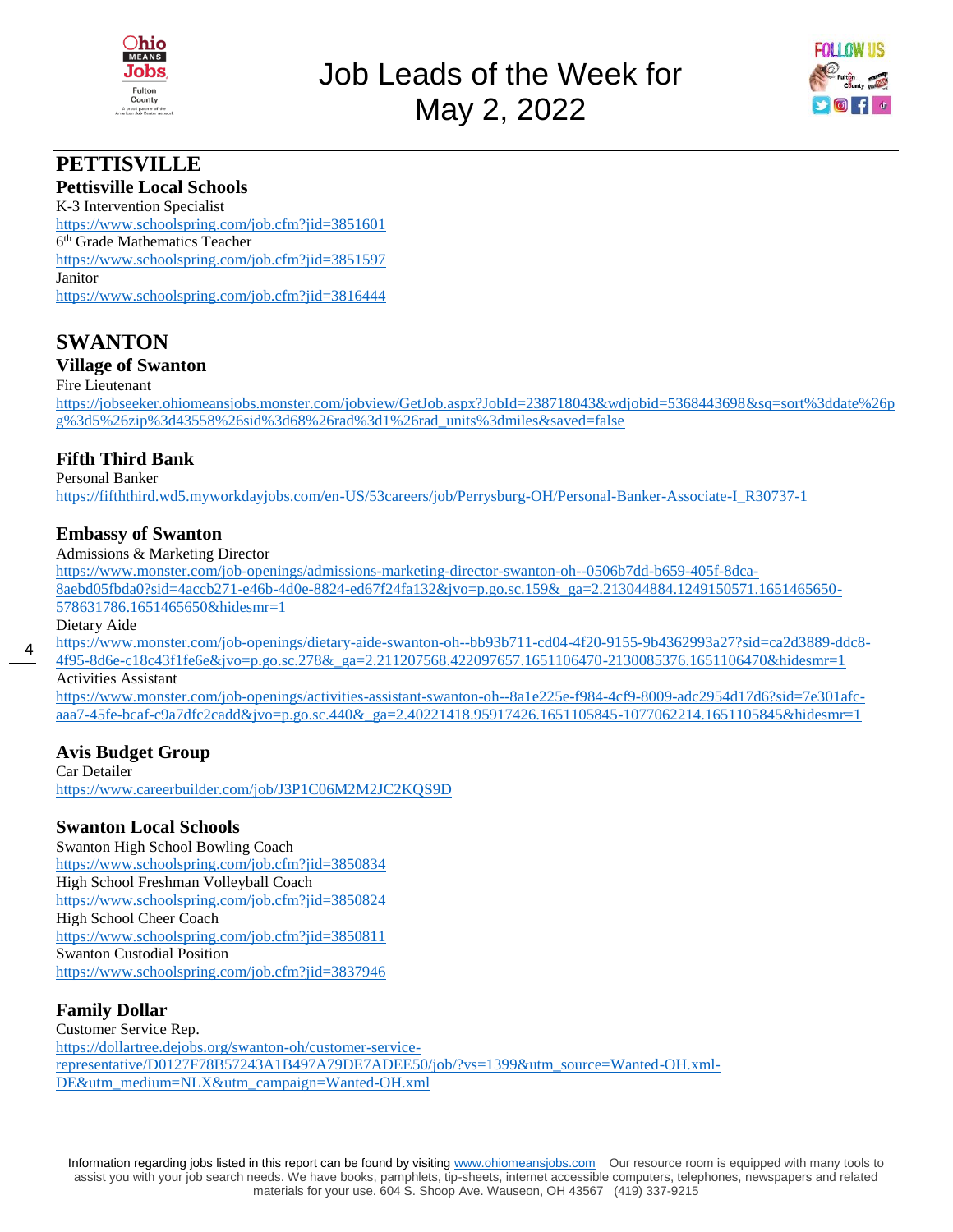



#### **Dollar Tree**

Sales Floor Associate <https://www.careerbuilder.com/job/J3Q56H6HZM2S09QYYZ4>

#### **Taco Bell**

Team Member Service Champion <https://jobs.tacobell.com/clients/10758/posting/6990943/en> Shift Lead [https://tacobell.dejobs.org/swanton-oh/shift-lead/976D0FCA01FC4B009C28F452D5CD5217/job/?vs=1399&utm\\_source=Wanted-](https://tacobell.dejobs.org/swanton-oh/shift-lead/976D0FCA01FC4B009C28F452D5CD5217/job/?vs=1399&utm_source=Wanted-OH.xml-DE&utm_medium=NLX&utm_campaign=Wanted-OH.xml)[OH.xml-DE&utm\\_medium=NLX&utm\\_campaign=Wanted-OH.xml](https://tacobell.dejobs.org/swanton-oh/shift-lead/976D0FCA01FC4B009C28F452D5CD5217/job/?vs=1399&utm_source=Wanted-OH.xml-DE&utm_medium=NLX&utm_campaign=Wanted-OH.xml) General Manager <https://jobs.tacobell.com/clients/10758/posting/6989497/en> Asst General Manager <https://jobs.tacobell.com/clients/10758/posting/6989017/en>

# **Dollar General**

Asst Store Manager [https://retail-dollargeneral.icims.com/jobs/164376/asst-store-mgr-in-swanton%2c-oh](https://retail-dollargeneral.icims.com/jobs/164376/asst-store-mgr-in-swanton%2c-oh-s18971/job?hub=12&mobile=false&width=633&height=500&bga=true&needsRedirect=false&jan1offset=-300&jun1offset=-240)[s18971/job?hub=12&mobile=false&width=633&height=500&bga=true&needsRedirect=false&jan1offset=-300&jun1offset=-240](https://retail-dollargeneral.icims.com/jobs/164376/asst-store-mgr-in-swanton%2c-oh-s18971/job?hub=12&mobile=false&width=633&height=500&bga=true&needsRedirect=false&jan1offset=-300&jun1offset=-240) Store Manager <https://www.careerarc.com/job-listing/dollar-general-jobs-store-manager-candidate-swanton-oh-42485768>

# **Transportation Security Admin**

Transportation Security Officer <https://www.careerbuilder.com/job/J3P7YS6B50BS4L176HM>

#### 5 **McDonalds**

Maintenance <https://retirementjobs.com/job/maintenance-swanton-ohio-23806801> Crew Team Member [https://mcdonalds.dejobs.org/swanton-oh/crew-team](https://mcdonalds.dejobs.org/swanton-oh/crew-team-member/C5593A3D9B724DEC82DB1C50B3E5D9B0/job/?vs=1399&utm_source=Wanted-OH.xml-DE&utm_medium=NLX&utm_campaign=Wanted-OH.xml)[member/C5593A3D9B724DEC82DB1C50B3E5D9B0/job/?vs=1399&utm\\_source=Wanted-OH.xml-](https://mcdonalds.dejobs.org/swanton-oh/crew-team-member/C5593A3D9B724DEC82DB1C50B3E5D9B0/job/?vs=1399&utm_source=Wanted-OH.xml-DE&utm_medium=NLX&utm_campaign=Wanted-OH.xml)[DE&utm\\_medium=NLX&utm\\_campaign=Wanted-OH.xml](https://mcdonalds.dejobs.org/swanton-oh/crew-team-member/C5593A3D9B724DEC82DB1C50B3E5D9B0/job/?vs=1399&utm_source=Wanted-OH.xml-DE&utm_medium=NLX&utm_campaign=Wanted-OH.xml)

# **WAUSEON**

#### **WoodForest National Bank**

Teller <https://woodforest.taleo.net/careersection/2/jobdetail.ftl?job=721931>

#### **Dollar Tree**

Merchandise Assistant Manager [https://sjobs.brassring.com/TGnewUI/Search/home/HomeWithPreLoad?partnerid=25600&siteid=5258&PageType=JobDetails&jobid](https://sjobs.brassring.com/TGnewUI/Search/home/HomeWithPreLoad?partnerid=25600&siteid=5258&PageType=JobDetails&jobid=1826032#jobDetails=1826032_5258) [=1826032#jobDetails=1826032\\_5258](https://sjobs.brassring.com/TGnewUI/Search/home/HomeWithPreLoad?partnerid=25600&siteid=5258&PageType=JobDetails&jobid=1826032#jobDetails=1826032_5258)

### **Huntington Bank**

Customer Experience Banker [https://huntington.wd5.myworkdayjobs.com/en-US/HNBcareers/job/Wauseon-OH/Customer-Experience-Banker----](https://huntington.wd5.myworkdayjobs.com/en-US/HNBcareers/job/Wauseon-OH/Customer-Experience-Banker----Wauseon_R0033126) Wauseon R0033126

### **First Energy**

Distribution Tech

[https://careers.firstenergycorp.com/job/Wauseon-Distribution-Tech-I-III%2C-Lines-Scheduling-Wauseon%2C-OH-OH-](https://careers.firstenergycorp.com/job/Wauseon-Distribution-Tech-I-III%2C-Lines-Scheduling-Wauseon%2C-OH-OH-43567/879147600/)[43567/879147600/](https://careers.firstenergycorp.com/job/Wauseon-Distribution-Tech-I-III%2C-Lines-Scheduling-Wauseon%2C-OH-OH-43567/879147600/)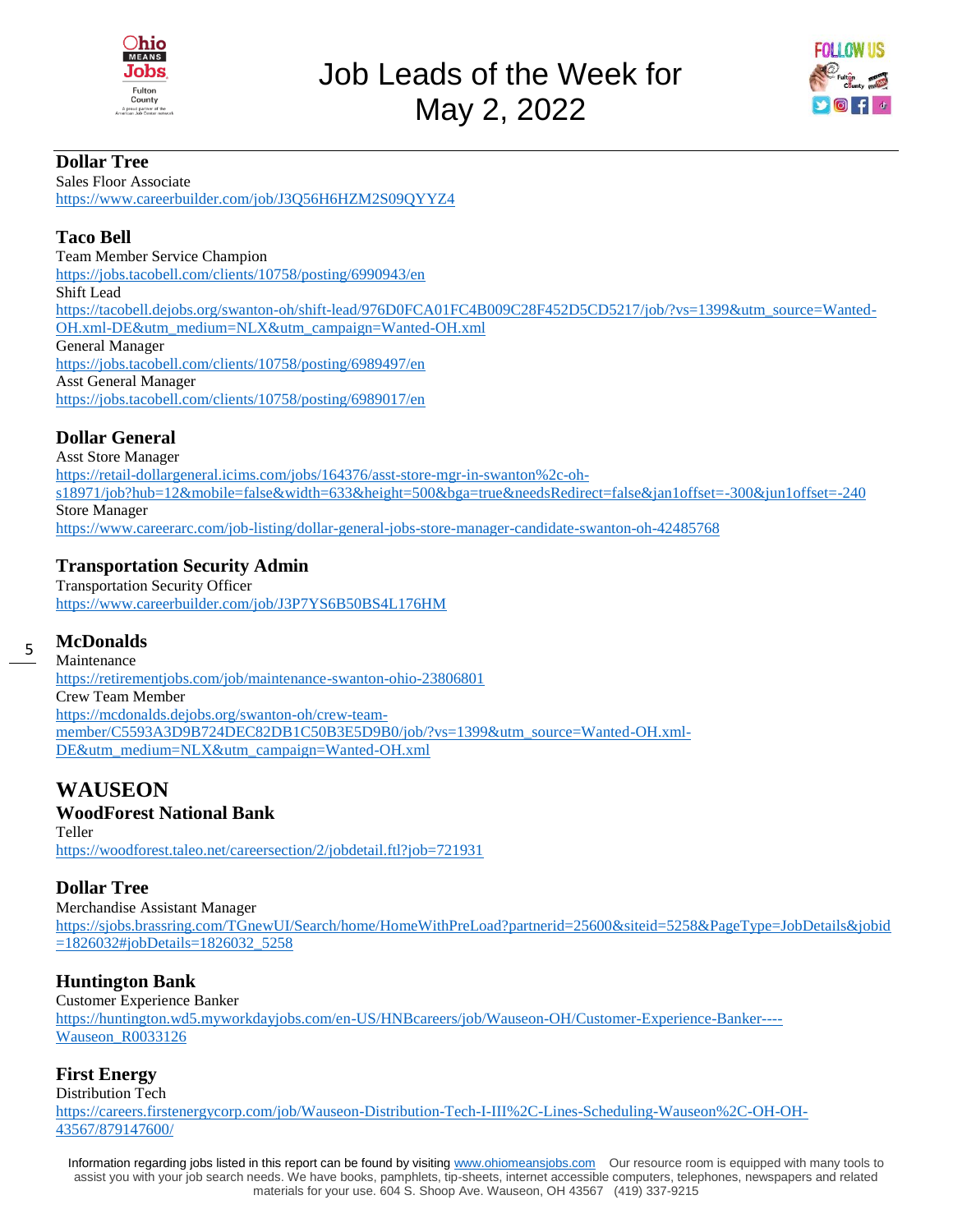



#### **Ayden Healthcare of Wauseon**

**STNA** 

[https://www.monster.com/job-openings/state-tested-nursing-assistant-stna-competitive-benefits-wauseon-oh--3fdb37fb-1943-40ad](https://www.monster.com/job-openings/state-tested-nursing-assistant-stna-competitive-benefits-wauseon-oh--3fdb37fb-1943-40ad-abf6-2e8af862e8e1?sid=15f22c52-bf13-4c4c-b38f-89dbb80f4418&jvo=p.go.sc.307&_ga=2.11475380.1638548916.1651113038-1518243778.1651113038&hidesmr=1)[abf6-2e8af862e8e1?sid=15f22c52-bf13-4c4c-b38f-89dbb80f4418&jvo=p.go.sc.307&\\_ga=2.11475380.1638548916.1651113038-](https://www.monster.com/job-openings/state-tested-nursing-assistant-stna-competitive-benefits-wauseon-oh--3fdb37fb-1943-40ad-abf6-2e8af862e8e1?sid=15f22c52-bf13-4c4c-b38f-89dbb80f4418&jvo=p.go.sc.307&_ga=2.11475380.1638548916.1651113038-1518243778.1651113038&hidesmr=1) [1518243778.1651113038&hidesmr=1](https://www.monster.com/job-openings/state-tested-nursing-assistant-stna-competitive-benefits-wauseon-oh--3fdb37fb-1943-40ad-abf6-2e8af862e8e1?sid=15f22c52-bf13-4c4c-b38f-89dbb80f4418&jvo=p.go.sc.307&_ga=2.11475380.1638548916.1651113038-1518243778.1651113038&hidesmr=1)

#### **Burger King**

Team Leader

<https://apply.jobappnetwork.com/clients/15879/posting/7287676> Team Member / Crew Member <https://apply.jobappnetwork.com/clients/15879/posting/7291013> Opener <https://apply.jobappnetwork.com/clients/15879/posting/7284361> Porter <https://apply.jobappnetwork.com/clients/15879/posting/7285435> Breakfast Coordinator <https://apply.jobappnetwork.com/clients/15879/posting/7278616> Shift Supervisor <https://apply.jobappnetwork.com/clients/15879/posting/7286581> Team Member/Crew Member <https://www.careerbuilder.com/job/J3S26X74CP3T7TVN92L> Closer <https://www.careerbuilder.com/job/J3P0SD6XNYF50WJNCG6>

#### **Haas Door Company**

2<sup>nd</sup> and 3<sup>rd</sup> shift Maintenance Technician

[https://jobseeker.ohiomeansjobs.monster.com/jobview/GetJob.aspx?JobId=240206636&mstr\\_dist=true&wdjobid=5381673239&sq=s](https://jobseeker.ohiomeansjobs.monster.com/jobview/GetJob.aspx?JobId=240206636&mstr_dist=true&wdjobid=5381673239&sq=sort%3ddate%26pg%3d4%26zip%3d43567%26sid%3d68%26rad%3d1%26rad_units%3dmiles&saved=false)

[ort%3ddate%26pg%3d4%26zip%3d43567%26sid%3d68%26rad%3d1%26rad\\_units%3dmiles&saved=false](https://jobseeker.ohiomeansjobs.monster.com/jobview/GetJob.aspx?JobId=240206636&mstr_dist=true&wdjobid=5381673239&sq=sort%3ddate%26pg%3d4%26zip%3d43567%26sid%3d68%26rad%3d1%26rad_units%3dmiles&saved=false)

Controls/ Electronics Technician

[https://jobseeker.ohiomeansjobs.monster.com/jobview/GetJob.aspx?JobId=240207048&mstr\\_dist=true&wdjobid=5381673283&sq=s](https://jobseeker.ohiomeansjobs.monster.com/jobview/GetJob.aspx?JobId=240207048&mstr_dist=true&wdjobid=5381673283&sq=sort%3ddate%26pg%3d4%26zip%3d43567%26sid%3d68%26rad%3d1%26rad_units%3dmiles&saved=false) [ort%3ddate%26pg%3d4%26zip%3d43567%26sid%3d68%26rad%3d1%26rad\\_units%3dmiles&saved=false](https://jobseeker.ohiomeansjobs.monster.com/jobview/GetJob.aspx?JobId=240207048&mstr_dist=true&wdjobid=5381673283&sq=sort%3ddate%26pg%3d4%26zip%3d43567%26sid%3d68%26rad%3d1%26rad_units%3dmiles&saved=false)

Controls Engineer

[https://jobseeker.ohiomeansjobs.monster.com/jobview/GetJob.aspx?JobId=240207290&mstr\\_dist=true&wdjobid=5381673059&sq=s](https://jobseeker.ohiomeansjobs.monster.com/jobview/GetJob.aspx?JobId=240207290&mstr_dist=true&wdjobid=5381673059&sq=sort%3ddate%26pg%3d4%26zip%3d43567%26sid%3d68%26rad%3d1%26rad_units%3dmiles&saved=false) [ort%3ddate%26pg%3d4%26zip%3d43567%26sid%3d68%26rad%3d1%26rad\\_units%3dmiles&saved=false](https://jobseeker.ohiomeansjobs.monster.com/jobview/GetJob.aspx?JobId=240207290&mstr_dist=true&wdjobid=5381673059&sq=sort%3ddate%26pg%3d4%26zip%3d43567%26sid%3d68%26rad%3d1%26rad_units%3dmiles&saved=false)

### **Fulton County Health Center**

Lab-Pathology Assistant

[https://www.monster.com/job-openings/lab-pathology-assistant-wauseon-oh--231c0316-eb76-4cd2-b277-](https://www.monster.com/job-openings/lab-pathology-assistant-wauseon-oh--231c0316-eb76-4cd2-b277-1cf266462a3c?sid=7defd93c-f77b-4165-9a9f-cc44c66b9bd5&jvo=p.go.sc.256&_ga=2.25799870.2083662090.1650852278-765316862.1650852278&hidesmr=1)

[1cf266462a3c?sid=7defd93c-f77b-4165-9a9f-cc44c66b9bd5&jvo=p.go.sc.256&\\_ga=2.25799870.2083662090.1650852278-](https://www.monster.com/job-openings/lab-pathology-assistant-wauseon-oh--231c0316-eb76-4cd2-b277-1cf266462a3c?sid=7defd93c-f77b-4165-9a9f-cc44c66b9bd5&jvo=p.go.sc.256&_ga=2.25799870.2083662090.1650852278-765316862.1650852278&hidesmr=1) [765316862.1650852278&hidesmr=1](https://www.monster.com/job-openings/lab-pathology-assistant-wauseon-oh--231c0316-eb76-4cd2-b277-1cf266462a3c?sid=7defd93c-f77b-4165-9a9f-cc44c66b9bd5&jvo=p.go.sc.256&_ga=2.25799870.2083662090.1650852278-765316862.1650852278&hidesmr=1)

Medical Technologist / Medical laboratory Scientist or Medical Laboratory Techncian

[https://www.monster.com/job-openings/medical-technologist-mt-medical-laboratory-scientist-mls-or-medical-laboratory-technician](https://www.monster.com/job-openings/medical-technologist-mt-medical-laboratory-scientist-mls-or-medical-laboratory-technician-mlt-full-time-2nd-shift-wauseon-oh--658725c5-e6f0-48b7-a3cc-f747d85674c7?sid=d577c43e-e4ec-414d-8cb5-fe0184e7d1db&jvo=p.go.sc.122&_ga=2.154353663.693957700.1650852874-973082058.1650852874&hidesmr=1)[mlt-full-time-2nd-shift-wauseon-oh--658725c5-e6f0-48b7-a3cc-f747d85674c7?sid=d577c43e-e4ec-414d-8cb5](https://www.monster.com/job-openings/medical-technologist-mt-medical-laboratory-scientist-mls-or-medical-laboratory-technician-mlt-full-time-2nd-shift-wauseon-oh--658725c5-e6f0-48b7-a3cc-f747d85674c7?sid=d577c43e-e4ec-414d-8cb5-fe0184e7d1db&jvo=p.go.sc.122&_ga=2.154353663.693957700.1650852874-973082058.1650852874&hidesmr=1) [fe0184e7d1db&jvo=p.go.sc.122&\\_ga=2.154353663.693957700.1650852874-973082058.1650852874&hidesmr=1](https://www.monster.com/job-openings/medical-technologist-mt-medical-laboratory-scientist-mls-or-medical-laboratory-technician-mlt-full-time-2nd-shift-wauseon-oh--658725c5-e6f0-48b7-a3cc-f747d85674c7?sid=d577c43e-e4ec-414d-8cb5-fe0184e7d1db&jvo=p.go.sc.122&_ga=2.154353663.693957700.1650852874-973082058.1650852874&hidesmr=1)

Dietary Aide

[https://jobseeker.ohiomeansjobs.monster.com/jobview/GetJob.aspx?JobId=239505238&mstr\\_dist=true&wdjobid=5368451165&sq=s](https://jobseeker.ohiomeansjobs.monster.com/jobview/GetJob.aspx?JobId=239505238&mstr_dist=true&wdjobid=5368451165&sq=sort%3ddate%26pg%3d5%26zip%3d43567%26sid%3d68%26rad%3d1%26rad_units%3dmiles&saved=false) [ort%3ddate%26pg%3d5%26zip%3d43567%26sid%3d68%26rad%3d1%26rad\\_units%3dmiles&saved=false](https://jobseeker.ohiomeansjobs.monster.com/jobview/GetJob.aspx?JobId=239505238&mstr_dist=true&wdjobid=5368451165&sq=sort%3ddate%26pg%3d5%26zip%3d43567%26sid%3d68%26rad%3d1%26rad_units%3dmiles&saved=false)

### **Dollar Tree**

Sales Floor Associate <https://www.careerbuilder.com/job/J3N87R68C6PHGTTKJG3>

6